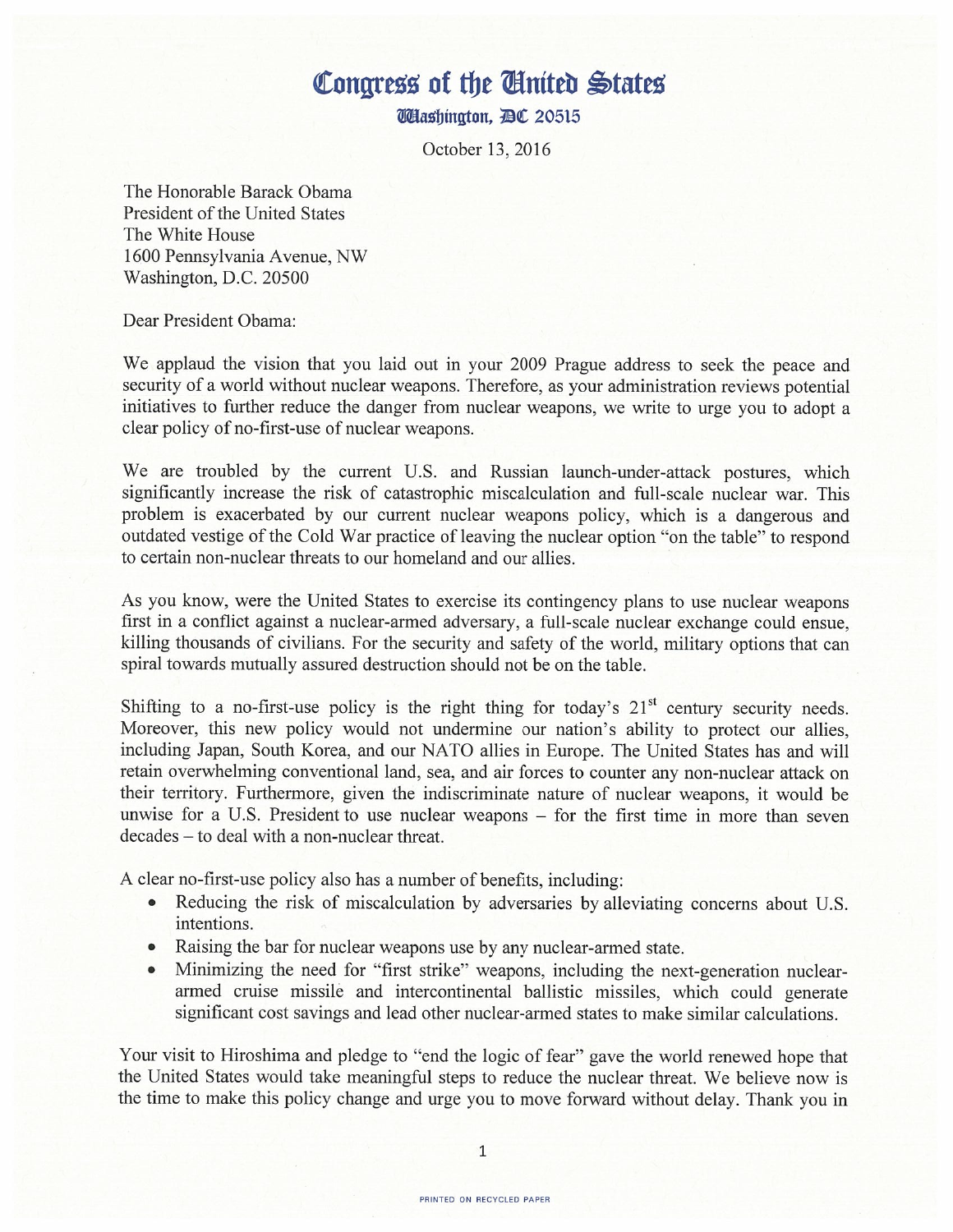advance for your consideration and we look forward to working with you in the final months of your administration.

Sincerely,

 $\Lambda$ Barbara Lee

Member of Congress

Raúl M. Grijalva Member of Congress

JAMM H. Nrshi

**Eleanor Holmes Norton** Member of Congress

teve Cohen

Member of Congress

Jerrold Nadler Member of Congress

Dupards

Donna F. Edwards Member of Congress

es P. McGovern Member of Congress

Donald S. Beyer, Jr.

Member of Congress

Keith Ellison

Member of Congress

hn Conyers, Jr. Member of Congres

 $1.0$ son

Frederica S. Wilson Member of Congress

Jan Schakowsky Member of Congress

Earl Blumenauer Member of Congress

Mark Pocan Member of Congress

ed W. Lien

Ted W. Lieu Member of Congress

toren mber of  $\beta$ ongress